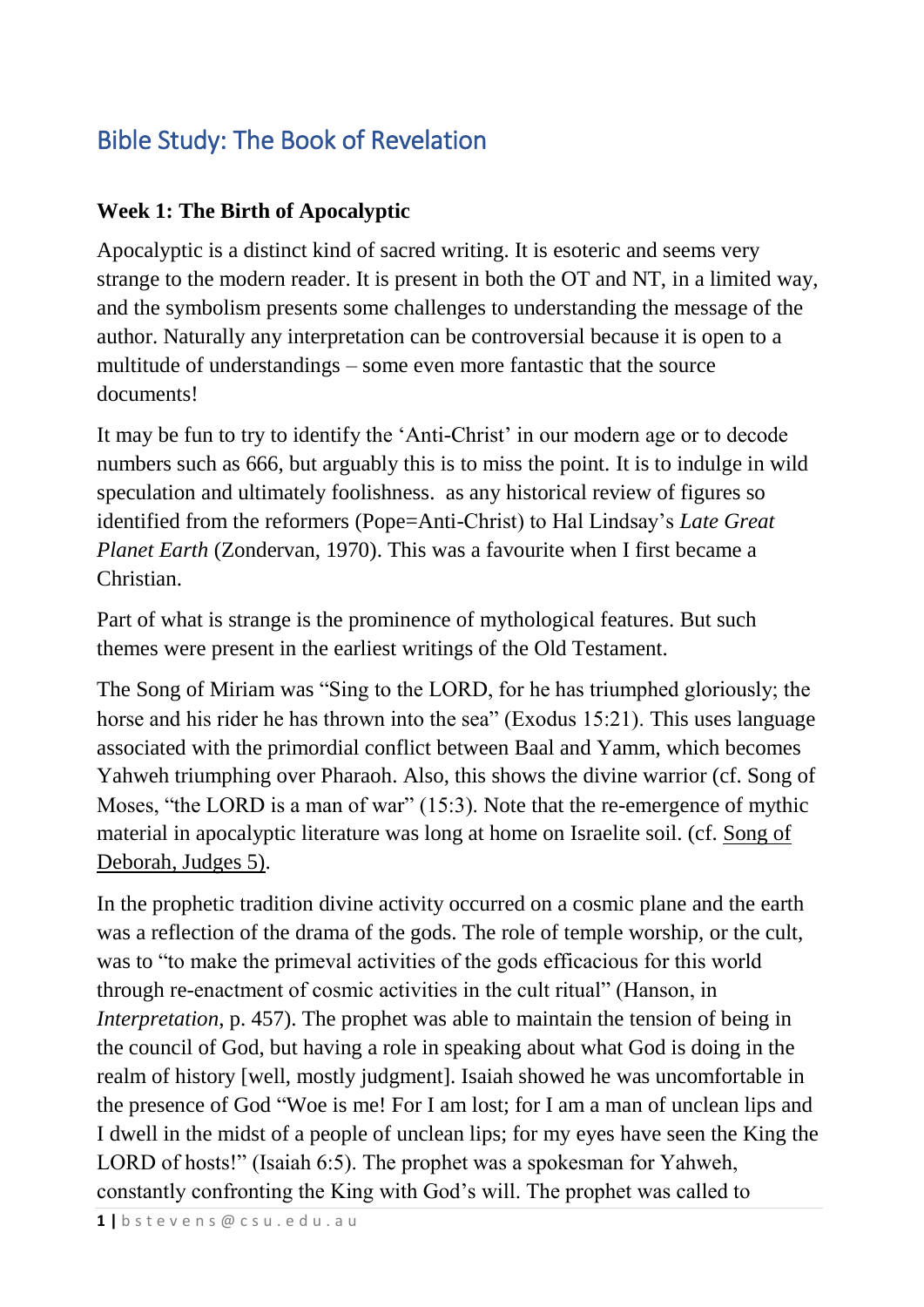maintain the balance between reality and vision, since he was called by the LORD to straddle two worlds, listening in one and speaking to the other.

The OT has various streams, which I will not try to oversimplify, for example Deuteronomic theology tried to purge mythic elements - in part because of the struggle with the pagan influence of Baal upon the Israelites. Similarly, the wisdom tradition does not have an interventionist God or any evidence of the language of myth.

Why did this shift occur? We can trace through the later prophets a growing pessimism, for example in the Book of Ezekiel there is more of the shift to visions at a cosmic level. The Second Isaiah brings a vision of a cosmic and universal God (40:22) and myth returns (51:9-11). Hanson proposed a clash of political parties, one of which produced the apocalyptic literature (see Zachariah chapter 9 where he sees the Royal cult pattern).

There is a profound shift in genuine apocalyptic. For example, Daniel in chapter 12 is not sent back to the people, as was the case with Isaiah "Go and say to this people", instead, "But you, Daniel, shut up these words, and seal the book, until the time of the end. Many shall run to and fro, and knowledge shall increase." (12:4) Apocalyptic becomes a matter of secret knowledge hidden until the time is right. Daniel Chapter 7 the "son of man" which becomes a title that uses of himself in the NT Gospels. Already we can see that this is not a sign of humility, but an apocalyptic claim to be a divine judge of the end of time. In Daniel we see the emergence of apocalyptic characteristics such as (a) seemingly predicting events which establish the credibility of the seer; (b) history is used as a timetable indicating how close we are to the end of time final judgement.

We also see apocalyptic in the Gospels spoken by Jesus. What do you see in Matthew 24?

Concluding, there is a profound pessimism in the apocalyptic perspective which loses the tension between the prophet and events in the real world. There is a delayed hope that God will act in the final days, not having fully given up on the world or the wickedness of humanity. In the next study we will move to the Book of Revelation in which apocalyptic is revealed on a cosmic stage.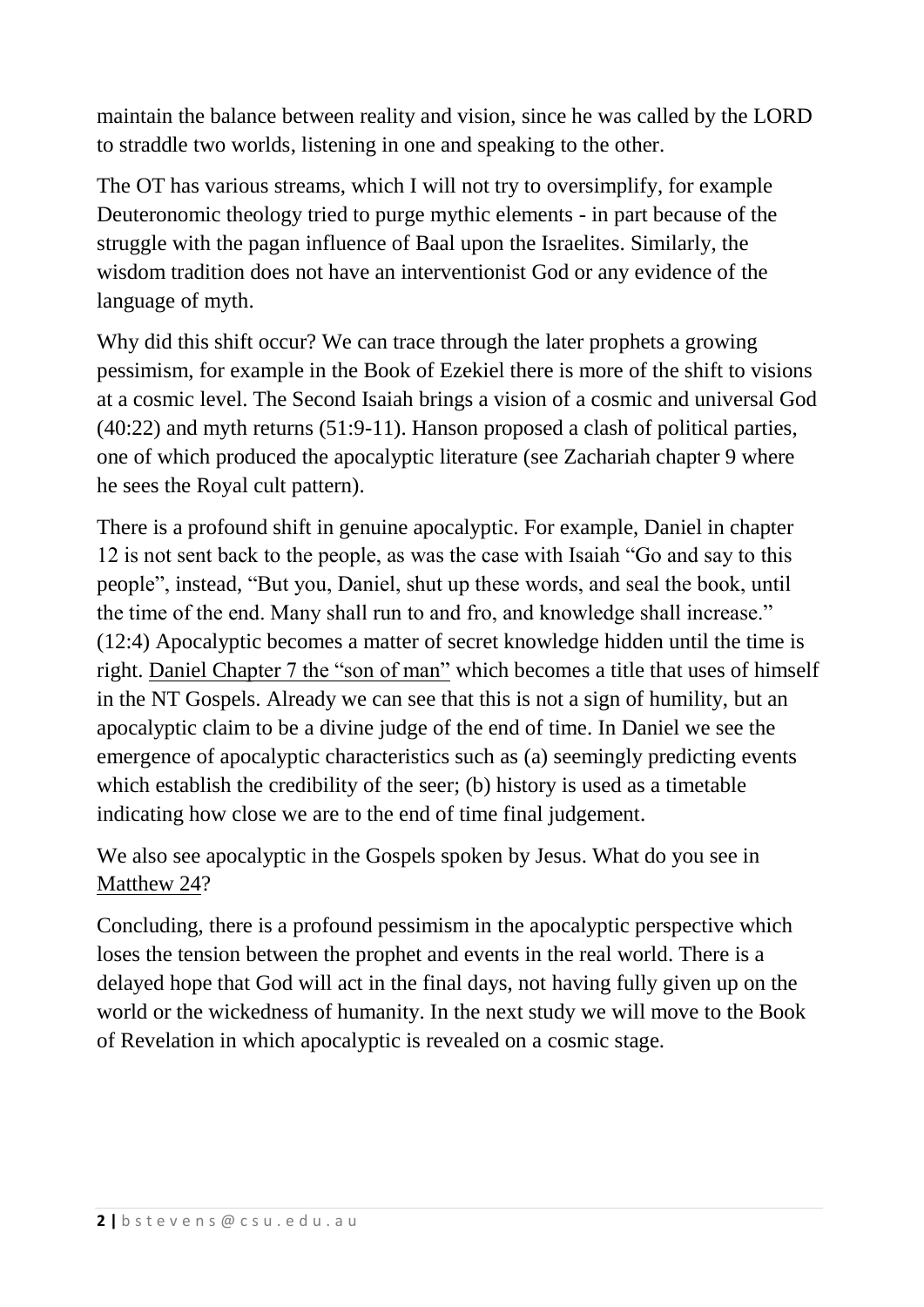#### **Week 2: Introduction to the Book of Revelation**

Now we get to the actual book of Revelation. We will consider some technical details such as author, dating and historical context.

- (a) **Author** Like everything about the book of Revelation, authorship is considered somewhat problematic. The author identifies himself as John, described as a servant but literally as a slave (Rev 1:1). The early church, for example Justin Martyr mid-second century, accepted the Apostle John as the author of this book. But some scholars question this authorship maintaining that the Greek is different in style to the gospel and theological themes differ. But equally, many scholars accept the apostle John as making the best sense [since there are no convincing contenders for the role].
- (b) **Date** The book is usually dated in relation to an outbreak of persecution of the early church. Possible dates have included Claudius (A.D. 41 to 54) Nero (A.D. 54-68), Domitian (A.D. 81-96) and Trajan (A.D. 98-117). Most contemporary scholars opt for either Nero or Domitian. Although there are arguments for both sides Osborne concluded that the Domitian date is a slightly better fit.
- (c) **Context** This includes the rise of Emperor worship which was especially strong in Asia Minor, where the letters to the churches were addressed. Temples were built to the Emperor who was declared a living God. The intention of Emperor worship was to bind the province of Asia together under the Pax Romana. This area was known for its pro-Roman zeal especially in terms of the imperial cult. The earliest persecutors of Christians were the Jews but later persecution was by the pagan emperors significant from in the time of Domitian. Certainly, the early church faced hostility from both the Jewish and Roman worlds. The Jews had some privilege in the Roman world as exempt from an obligation to worship the Roman gods and participate in cult. Initially Christianity was considered part of Judaism at least through to the Jewish war (A.D. 66 to 70), however Judaism tried more and more to separate itself from Christianity and to get the empire to recognise that Christianity was not Jewish. While there was little official Roman persecution of Christians, except for relatively brief periods, they felt a great deal of economic and social pressure to participate in Roman life including the trade guilds with their idolatrous feasts and cultic practices as well as the imperial cult.
- (d)**Literary Genre** It is universally accepted that the book of Revelation is composed of three genres: apocalyptic, prophecy, and letter-style. As we have seen in the first study there is no absolute distinction between prophecy and apocalyptic because both focus on salvation for the faithful and judgement for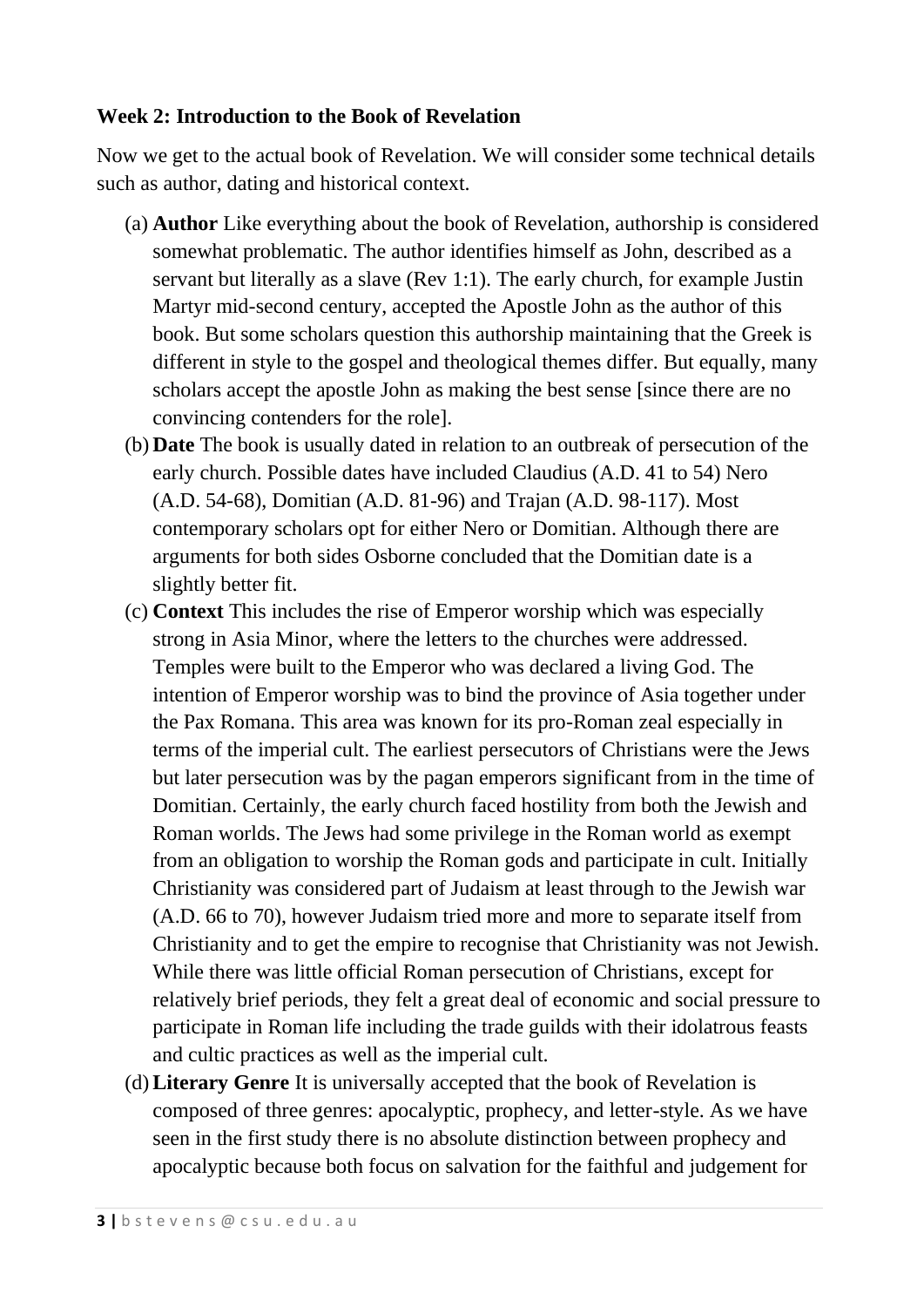the wicked. Certain aspects of Revelation are not typically apocalyptic such as the author is not pseudonymous or pretending to be written by a famous person. However there are obvious features of apocalyptic such as revelatory communication of heavenly secrets by an otherworldly being to a seer who then presents the visions in the narrative framework, the visions guide reader into a transcendent reality that takes precedent over the current situation, and encourages the faithful to persevere in the midst of their trials. The focus is on the heavenly mysteries as the real world and presenting the present crisis is temporary. All this is righted when God transforms the world for the faithful. Revelation is an obvious apocalyptic form of literature, but there is also an apocalyptic mindset. In this present world of temptation there will be pressure to conform to secular demands and this needs to be endured while the believer realises that God "is the one who is and who was and who is to come" (1: 4b).

- (e) **Symbols** One of the great challenges to understanding the book of Revelation is the interpretation of the symbols. Colourful poetic imagery has led to fanciful interpretations in the past and present. It is necessary to have some sense of balance. While Revelation is a symbolic book it does not mean that the symbols do not depict literal events such as the great tribulation (7:14). Many of the symbols derive from biblical traditions in the use of imagery in myth and poetry. The goal is to seek a "language of equivalents" and to use background knowledge from the first century to unlock the symbols and see what the original readers would have understood when they read them. This is, of course, not easy and countless PhD theses in written on every imaginable symbol in the Bible.
- (f) **Interpretation** Generally people interpret the book in the following ways:
	- *Historicist* which includes preachers who see every detail in the OT and NT apocalyptic symbolism as fulfilled in current events (the newspaper approach to prophecy).
	- *Preterist* argues that the details of the book relate to the present situation in which John lived rather than a future period. This approach is not as much fun but certainly more sensible than the first approach.
	- *Idealist* This argues that the symbols do not relate to historical events but timeless spiritual truth such as the battle between God and evil and the church and the world. Such truths, of course, are relevant to any period in history.
	- *Futurist* This approach believes that chapters 4 to 22 refer primarily to events that will take place at the end of history and bring in the eschaton.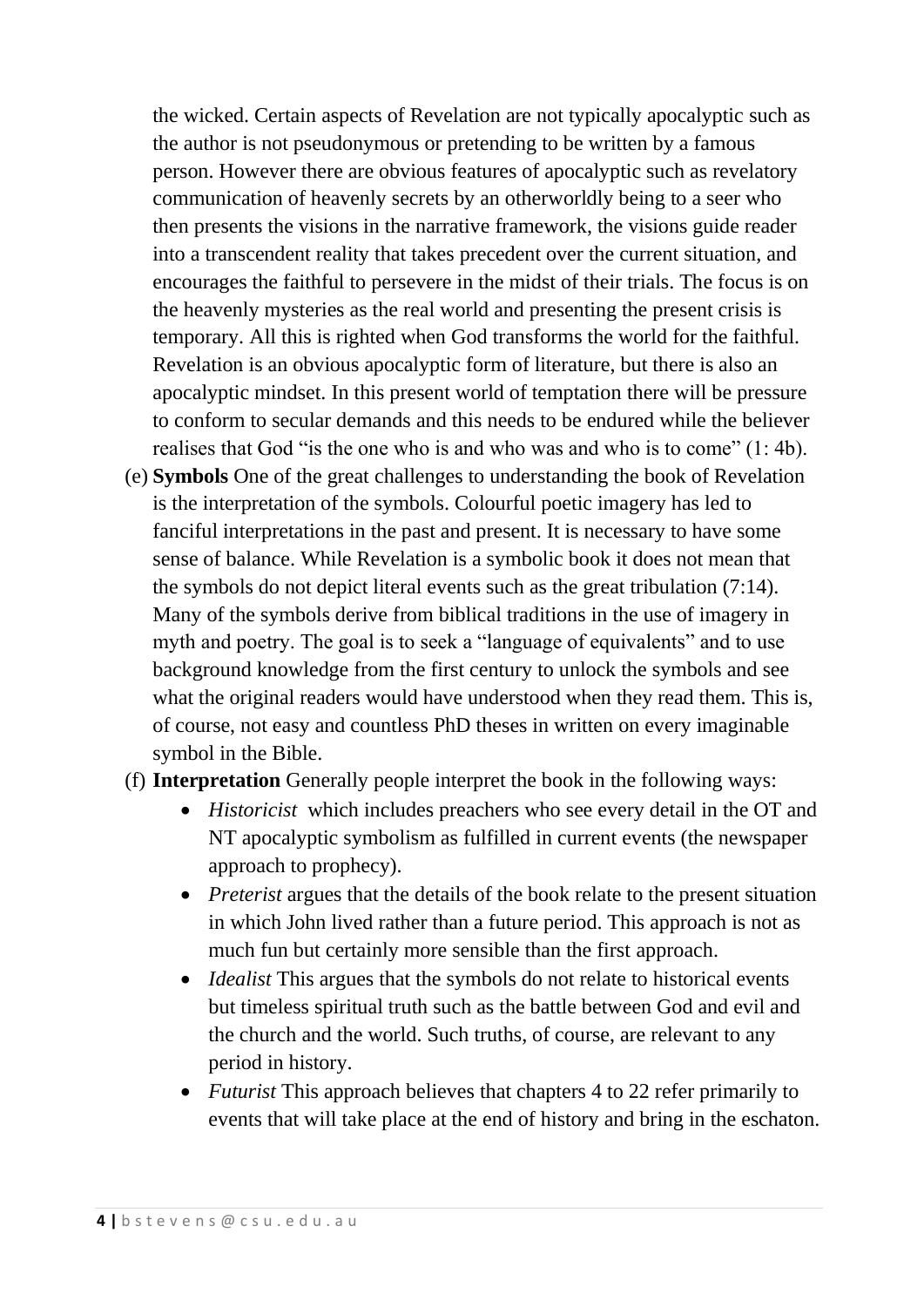*Eclectic* Some scholars prefer to combine elements of each or some of the above. This might cast some light on capturing how John probably intended his book to be understood.

#### **Prologue (Rev 1:1-8)**

**Read and discuss.** What are your first impressions? What stands out?

Rev 1: 5-8 is a very different picture of Jesus. How is it different from the Jesus of the Gospels? How might this be accounted for?

#### **Additional Comments on Passage**

In this passage we see indications of all a more developed theology of the early church emerging from the first century A.D. There is a Trinity of the exalted Father on the throne, "the seven spirits" (1:4) or the Holy Spirit and the glorified Jesus. All belong and all are worthy of worship, hence a trio of divine beings. The humanity of Jesus, obvious in the Gospels, is now past tense as far as the writer of the book of Revelation is concerned.

Notice the four-stage process of revelation: God, Jesus, an angel and finally the apocalyptic revealer of secret knowledge John. This made me somewhat uneasy as it is not dissimilar from what some churches claim today for claims of inerrancy. The first of seven Beatitudes in the book of Revelation occurs in verse 3, "Blessed is he who reads aloud the words of the prophecy, and blessed are those who hear". This probably refers to reading the book in a liturgical setting, for both the reader and the listener are blessed. There is an urgency to respond to the message of the book "for the time is near" (1:3). The Greek phrase can mean soon or suddenly.

The greeting (1: 4-5a) is typical of letters in the NT (cf. 1 Peter 1:2 which also has a Trinitarian emphasis). We notice the glorified Jesus who has redeemed the saints (1:5), "the firstborn of the dead" and is sovereign over all the earth. A magnificent second coming is also portrayed (1:7). There is a glorious metaphor of the Alpha and the Omega, the first and last letters of the Greek alphabet. The vivid phrase "who is and who was and who is to come, the Almighty." (1:8) Some commentators have drawn parallels with the Hellenistic formula of Zeus as "who was and who is and who will be", but there are significant differences in this probably has more of a Hebraic perspective recalling "I am who I am" (Exodus 3:14-15). Verses 7-8 have a hymn-like quality and possibly reflect a fragment of the early church's liturgy (cf. Phil 2:5-11).

This prologue introduces many of the themes which we will find are important in the book of Revelation.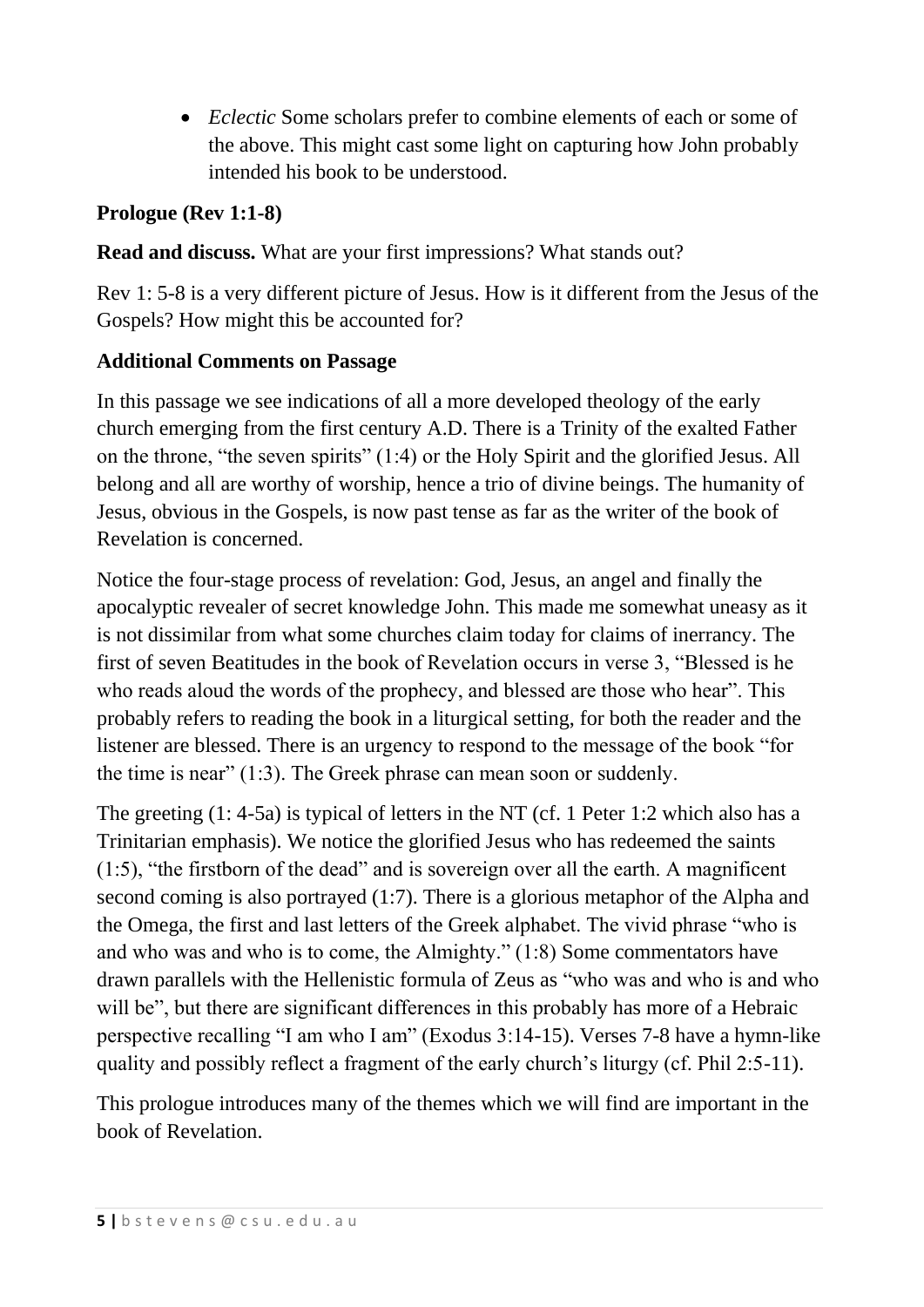#### **Week 3 Letters to the Churches**

We begin with a rather severe picture of Jesus (Rev 1: 13-16). This uses imagery which is familiar from the O.T. and the purpose is to display the glorified Christ. John, somewhat appropriately, "I fell at his feet as though dead" (1:17). John was commissioned to convey a message to the churches from "the first and the last, and the living one; I died and behold I am alive forevermore, and I have keys of Death and Hades" (1:17-18). These are powerful truths on which to base our Christian hope.

I would like to focus on letters to the seven churches (2:1-3:22). They are clearly in a letter format conveying a message to each of the churches addressed. There is a strong prophetic flavour with the risen Christ communicating directly to his followers.

The seven churches are in Asia Minor or modern Turkey. The order in which they are addressed would make sense in terms of a natural route for a messenger to visit the churches with his message from John. In terms of the churches: (a) **Ephesus**  was one of the four most powerful cities in the Roman Empire (with Rome, Alexandra, and Syrian Antioch) and had more than ¼ of a million people. Ephesus was best known for its temple to the fertility goddess Artemis (Diana). It was a huge temple four times the size of the Parthenon in Athens (425 feet long and 220 feet wide with 127 pillars 60 feet high). The imperial cult thrived there and a temple to Domitian was built. The Ephesian church was the mother church of the region and the mail route would naturally begin there. (b) **Smyrna** is the only city to continue as a city to the present day. It has the modern name Izmir. It is another harbour city about 35 miles north of Ephesus. It was well known for its beauty and civic pride claiming to be the birthplace of Homer. Because of this cities loyalty to Rome it beat out 10 other cities for the privilege of building a temple to the Emperor Tiberius. It had a large Jewish population who virulently opposed Christians at the time. In A.D. 155 the famous bishop of Smyrna Polycarp was martyred for refusing to call Caesar Lord. (c) **Pergamum** about 70 miles north of Smyrna and 15 miles inland was a leading religious centre in Asia. Temples, altars and shrines were dedicated to Zeus (king of the gods). A huge area of the city and temple was dedicated to Asklepios and the healing arts. As a result Pergamum became a medical centre. Along with Athens and Alexandria it was an intellectual centre and it gave its name to writing sheets made from animal skins now known as parchment. It was the first city to be allowed to construct a temple to a living ruler when in A.D. 29 Augustus gave permission for a temple to be erected to him. (d) **Thyatira** was the least important of the seven cities. This was a commercial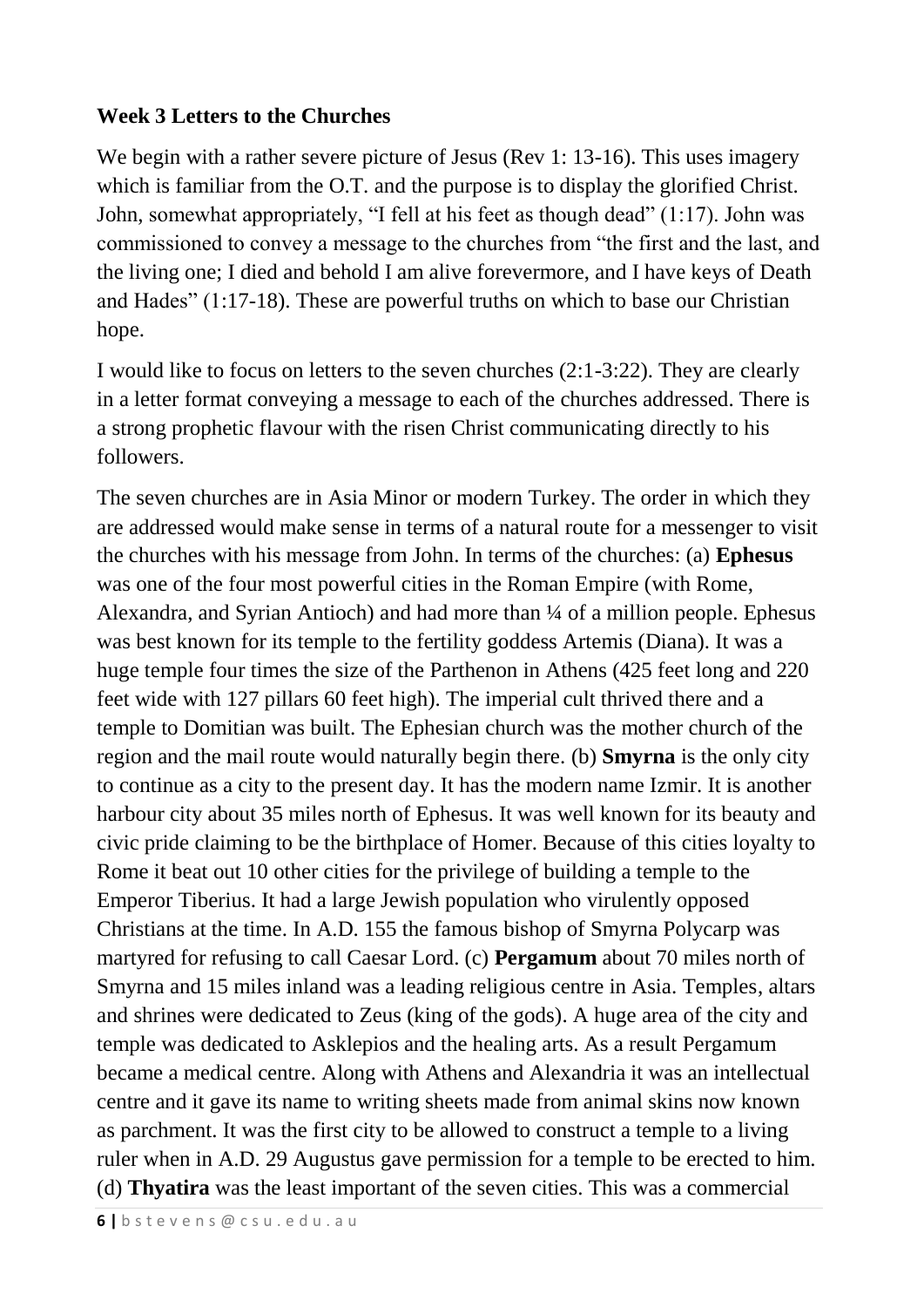town situated on the Lycus river. When peace was brought to the area by the Pax Romana the city was well situated on trade routes to take advantage of the commercial and manufacturing opportunities and it thrived in the second and third centuries. It was known for a large number of trade guilds especially of shoemakers, sellers of died cloth and bronze smiths. The primary god worshipped there was Apollo (sun god and son of Zeus). (e) **Sardis** was one of the most glorious cities in Asia, but much of its splendour lay in the past. The Acropolis was at the top of one of the hills with a 1500 foot precipice on three sides and the steep approach from the south side. It was almost an impregnable military stronghold. There was a saying that capturing Sardis was achieving the impossible (though it happened at least twice). It was a military power that was feared by all. The city also attained great wealth through commerce and trade. There was a legend that King Midas left his gold in the springs that ran through the city. The people have a special interest in the fertility cycle with death and immortality. There was a large Jewish community and one of the largest synagogues ever evacuated was built there in the second century A.D. (f) **Philadelphia** was ideally placed on trade and postal routes. It was called "the Gateway to the east". Its volcanic soil was extremely fertile and ideal for growing grapes. It was vulnerable to earthquakes and after a particularly devastating one in A.D. 17 the Emperor removed the obligation to pay tribute to Rome for five years so they could recover economically and reconstruct the city. This shows how closely tied it was to Rome and the Emperor. The patron deity of the city was appropriately Dionysus god of wine. In the first century A.D. it was known as "Little Athens" due to its many temples and cults. (f) And finally **Laodicea** was 100 miles east of Ephesus on the main road to eastern Asia Minor. It became a centre of banking and decaying an increasingly wealthy city. It was known for its soft raven-black wool. There was a famous School of medicine there. They developed a compound for curing eye diseases "Phygrian powder". The city had no water supply and had to pipe in water with an aqueduct from Denizli 6 miles away. This made it vulnerable to attack. The two main gods worshipped there were Men and Zeus. There was a strong Jewish community there.

**To do:** Each of the letters somewhat follows a format. Breakup into groups with each looking at a letter. Can you identify the centre of the letter any strengths or weaknesses identified by Christ? Is there a solution offered? What are the challenges to be overcome?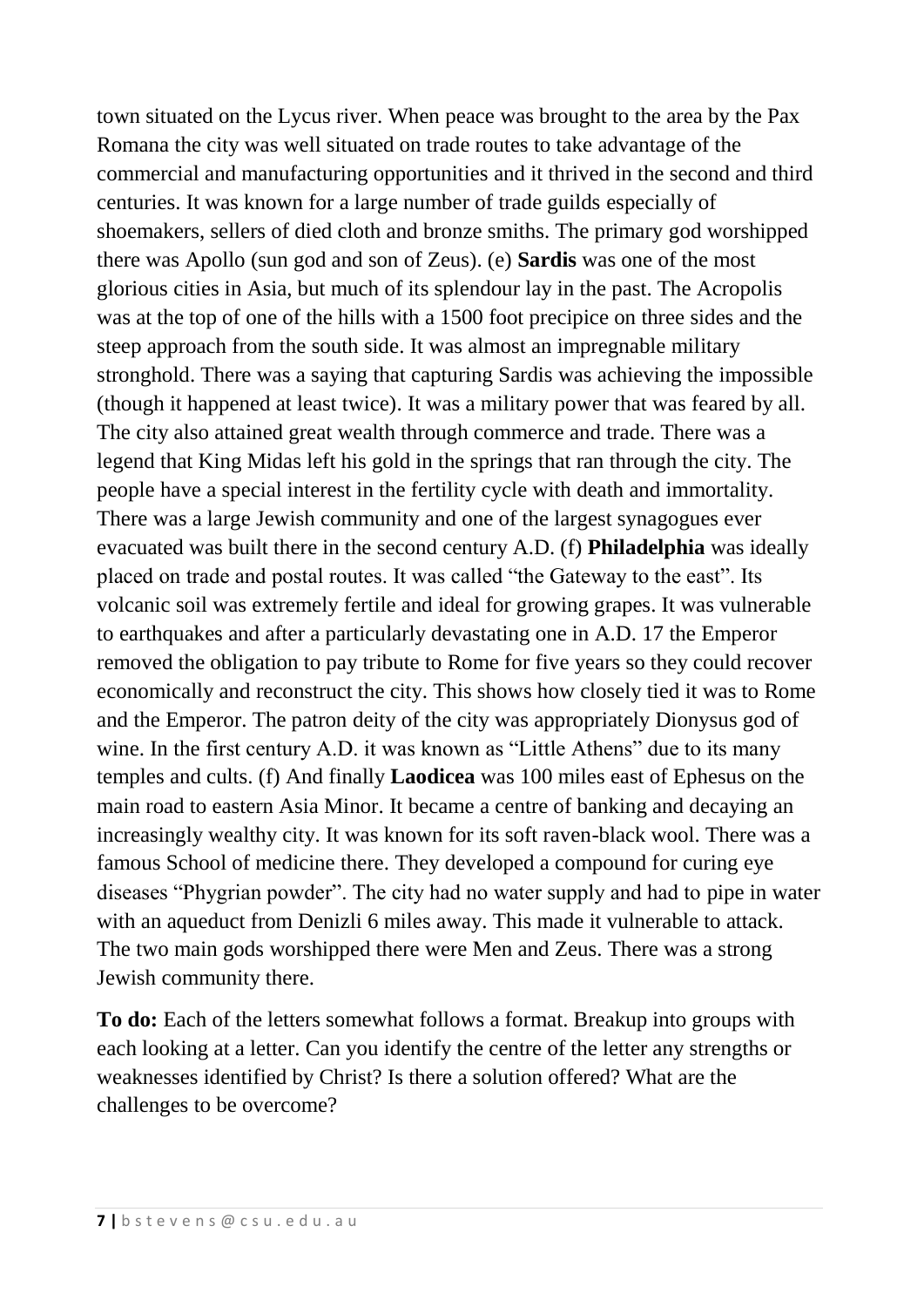# **Week 4 Theme of Worship**

There are scenes set in the throne room of God which intersperse the book. There is precedent for heavenly scenes in some of the prophetic books, see Isa 6:1-13. Revelation is the most important NT book for understanding Christian liturgy. The central message is "Only God and the Lamb, not Caesar, are worthy of worship" (4:11). This is what happens in heaven and this is far more important than anything that happens on earth. In the midst of conflict, the triumph of God and his people is not only guaranteed but already celebrated (Osborne, 48). There is no ultimate harm to even to the martyrs who gave their lives as a witness to Christ.

**Rev 4-5.** The throne of God is the unifying factor in the chapters. John comes up to heaven and sees. The There is a glorious picture of God the Father on the throne (4:2-5). In chapter 4 God is the central focus and in chapter 5 Christ is worshipped. The hymns probably reflect early Christian worship with the singers shifting from the living creatures (4:8), to the elders (4:10-11), to both groups together (5:8-9) to the myriads of angels (5:11-12) to every creature (5:13). It may have been early patterns of worship with prostration and recognising the worthiness of God and the Lamb. Some scholars have tried to draw parallels with the synagogue patterns of worship but in fact this is much closer to Isaiah 6, Ezekiel 1, and Daniel 7. We might conclude that chapter 4 celebrates the God of creation and chapter 5 the God of redemption (Beasley-Murray).

There is the apocalyptic image of the open door to heaven (4:1). This reverses the idea that heaven is closed because of human sin. Only here in the NT is the throne of God described (4:2-3). John does not actually describe God but the radiance of God. There is a picture of concentric circles with the rainbow immediately around the throne, then the four living creatures and finally the 24 elders. There may be a hierarchical order here. The elders are probably saints, given their white robes and crowns. The number 24 might be significant following the 12 tribes of Judah and the new 12 tribes in the church [originating in the apostles]. Hence the church is the new Israel. The seven spirits of God (1:4) depicts the Holy Spirit. A small but highly significant detail in "before the throne there is as it were a sea of glass, like crystal." (4:6, cf. 21:1) which portrays the defeat of the sea monsters, the OT gods of chaos.

The four living beings (4:6-8) are drawn from Ezk 1:18 with the wheels of the chariot-throne with the rim of the rim lined with eyes. There is diversity among scholars in their interpretations of the identification of the lion, the ox, the man, and the eagle (4:7). The early church fathers saw this as representing the four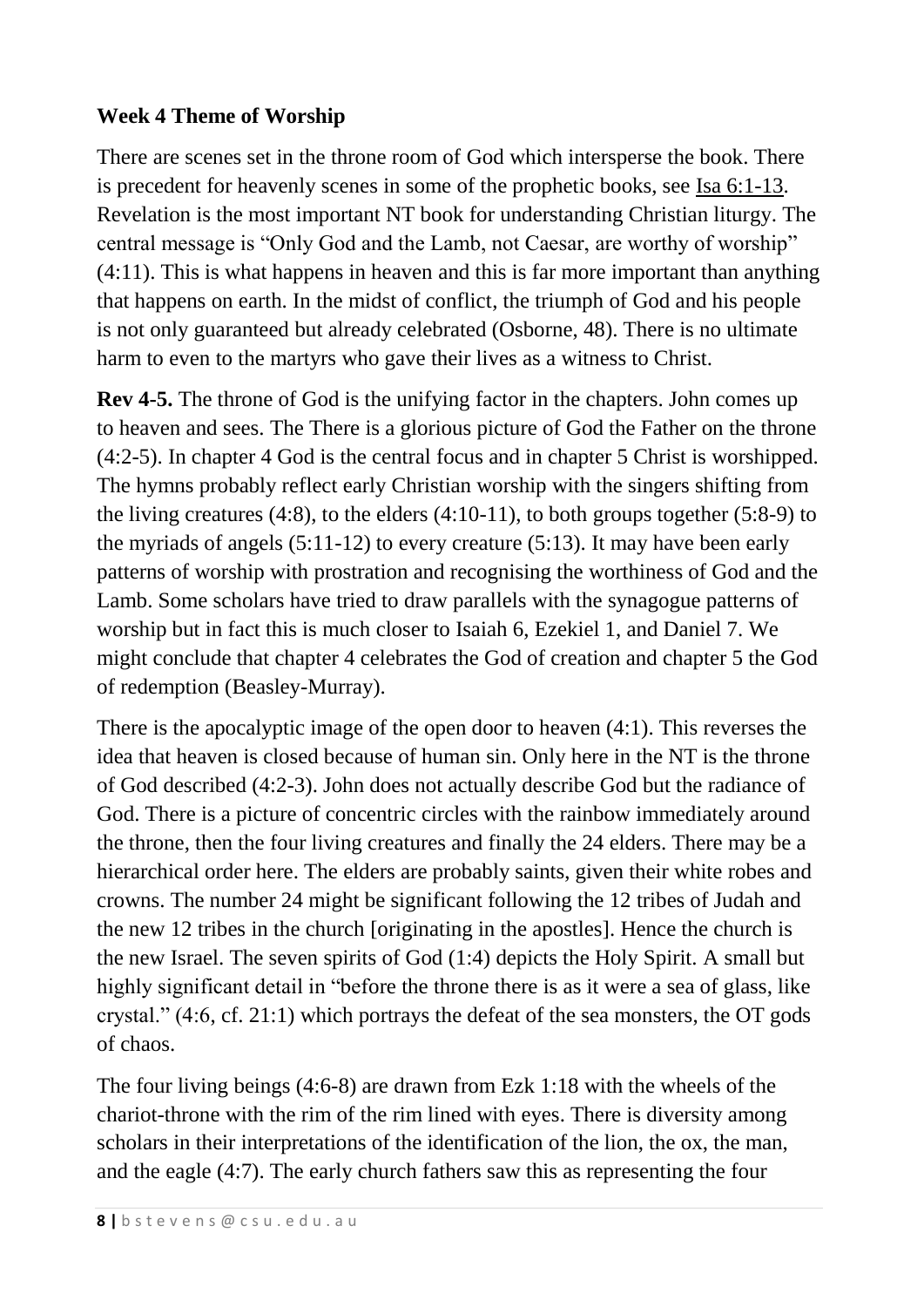Gospels that this is unlikely and other explanations have been offered including the zodiac. Some have seen an Assyrian or Babylonian representations of royalty with winged sphinxes or winged lions. One thing is clear. These four beings combine the cherubim of Ezk 1, 10 with the seraphim of Isa 6. beings who continually sing, "Holy, holy, holy is the Lord God Almighty, who was and is and is to come!" (4:8). Other hymns are strategically placed throughout the book and call attention to two things: the majesty and sovereignty of God, and the worship of his people, heavenly as well as earthly. This hymn specifically emphasises God's holiness, omnipotence and eternal nature. The response to the sight of God is unrestrained worship (4:9-11). There is a dramatic touch with the elders casting their crowns before the throne, singing "worthy art thou…" (4:11). The Westminster Confession says that humanity was created to "glorify God and enjoy him forever". Perhaps we can take from this scene the fundamental importance of grounding our faith in the appreciation of the majesty of God.

*To Do:* Read chapter 5 which centres on Jesus Christ as the Lamb of God. Consider the place of Jesus, is it any different to God the Father? What is the response of the heavenly figures? Are the hymns any different?

There are other scenes of worship in the book for example the saints in chapter 7, the elders in chapter 11:16-19, the 144,000 saints in chapter 14:1-7, the saints in chapter 15:2-6, and the praise of the multitude in heaven chapter 19:1-8. We look at two of these scenes more closely.

**Chapter 14:1-7**: This is a picture of the elect who have survived various tests and are now numbered among the 144,000 saints in heaven. This represents a church who has remained true to Christ in the midst of great adversity (cf 7:1-8). There are touches which are hard to understand, for example those saints have "his name and his Father's name written on the forehead" (14:1). It does not seem to make sense if taken literally, but it is in contrast to the followers of the beast who has his mark stamped on their forehead (13:16-17). Jesus, the Lamb, remains in heaven until he comes in glory (19:11-16).

There is a basis for the somewhat clichéd image of the saints playing harps in heaven (14:2). The sense in the original Greek language is that the musicians accompany the singing. The harp was a 10 or 12 string lyre which was used in temple worship (Psalm 33:2). This is an affirmation of an eternal role for music in the worship of God. It seems likely that musical instruments were part of the worship of the early church. The saints "sing a new song before the throne" (14:3). There is an interesting comment that the144,000 "have not defiled themselves with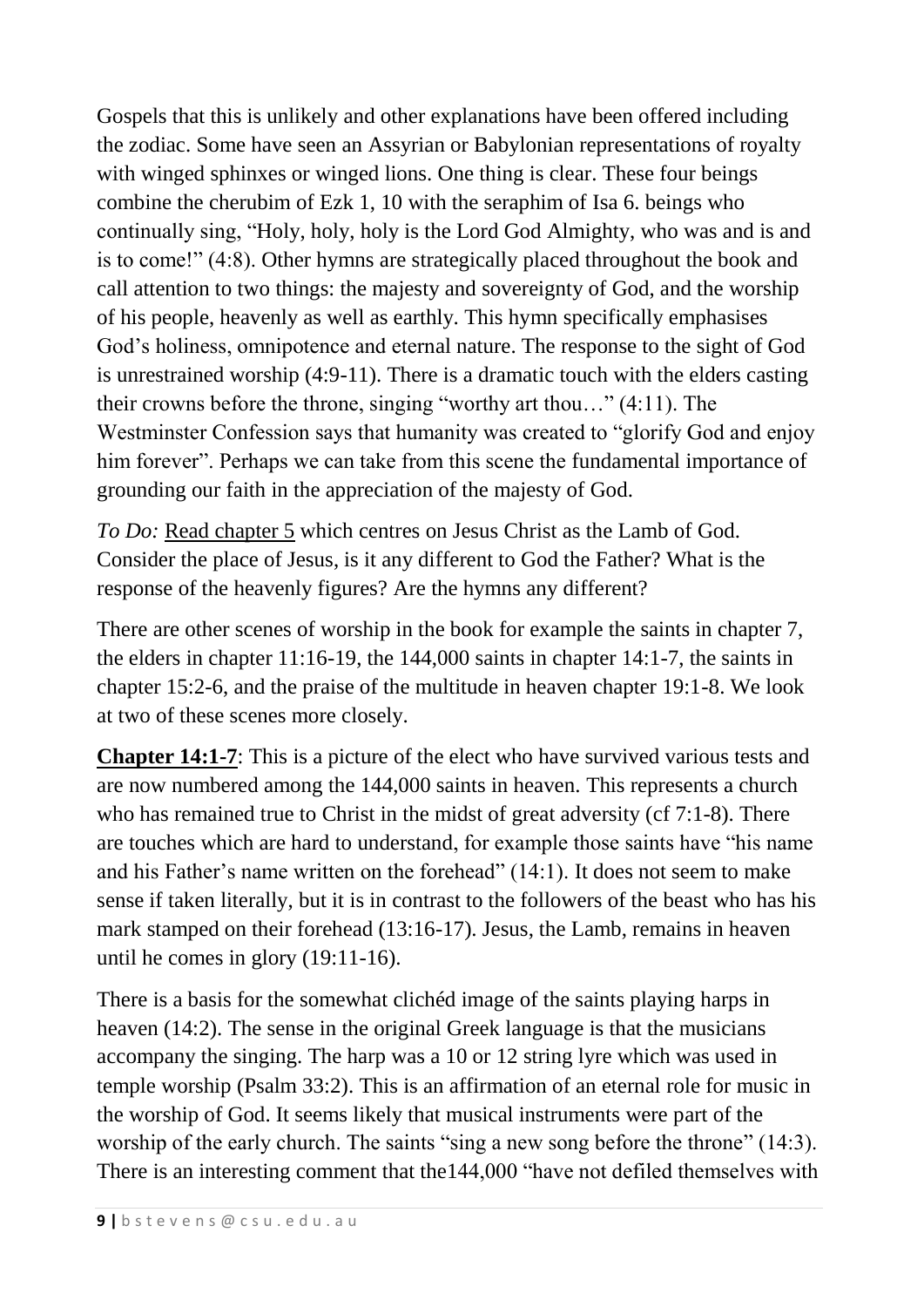women, for they are chaste" (14:4). The Greek word refers to moral defilement and would entail a serious denigration of marriage. It is unlikely that it refers to a monastic or celibate group. There are other indicators of the holiness of the saints "in their mouth no lie was found, for they are spotless."  $(14:5)$ .

**Chapter 19:6-8**. In this passage we are close to the culmination of the victory of Christ over the powers of evil. This is portrayed in his second: coming on a white warhorse with the armies of heaven, carrying a sharp sword to destroy the nations (19:11-16). This victory emerges from the worship in heaven, "hallelujah! Salvation and glory and power belong to our God" (19:1). This hallelujah is worthy of Handel's Messiah. We might also conclude that there is plenty of singing in heaven. I think it's also likely that the early church was more liturgical than we might expect, rather than seen as largely spontaneous.

The reason for joy is the coming of the wedding of the Lamb. There is a contrast between "the great prostitute" and "the bride" Christ. This imagery of Israel as the bride of Yahweh and the church as the bride of Christ has a rich background in both the OT and NT. The meaning of betrothal in the ancient world needs to be explained. The marriage contract was developed and signed before the betrothal and there was a period between the betrothal and the actual wedding, but the two were considered husband-and-wife. This is why Joseph, when he found out Mary was pregnant intended to divorce her quietly in Matthew 1:19. They were officially husband-and-wife, so a divorce was needed even though the wedding had not yet taken place. Therefore, both betrothal and the wedding are combined throughout the scriptural portrayal of the people of God and his bride. Compare the clothes of the bride (19:8) with the garments of the great prostitute (17:4) and also how Babylon the great city is dressed (18:16).

Worship in the Book of Revelation is not entertainment, it is something powerful. This is where eternal reality is manifest. What is lasting first happens in heaven, with a knock-on effect to the earthly realm. This gives a new meaning to our sense of worship because we can join in this eternal 'making real in the spiritual realm'. We celebrate God, yes, and that is a worthwhile activity, but our worship is also a realisation of everything yet to come.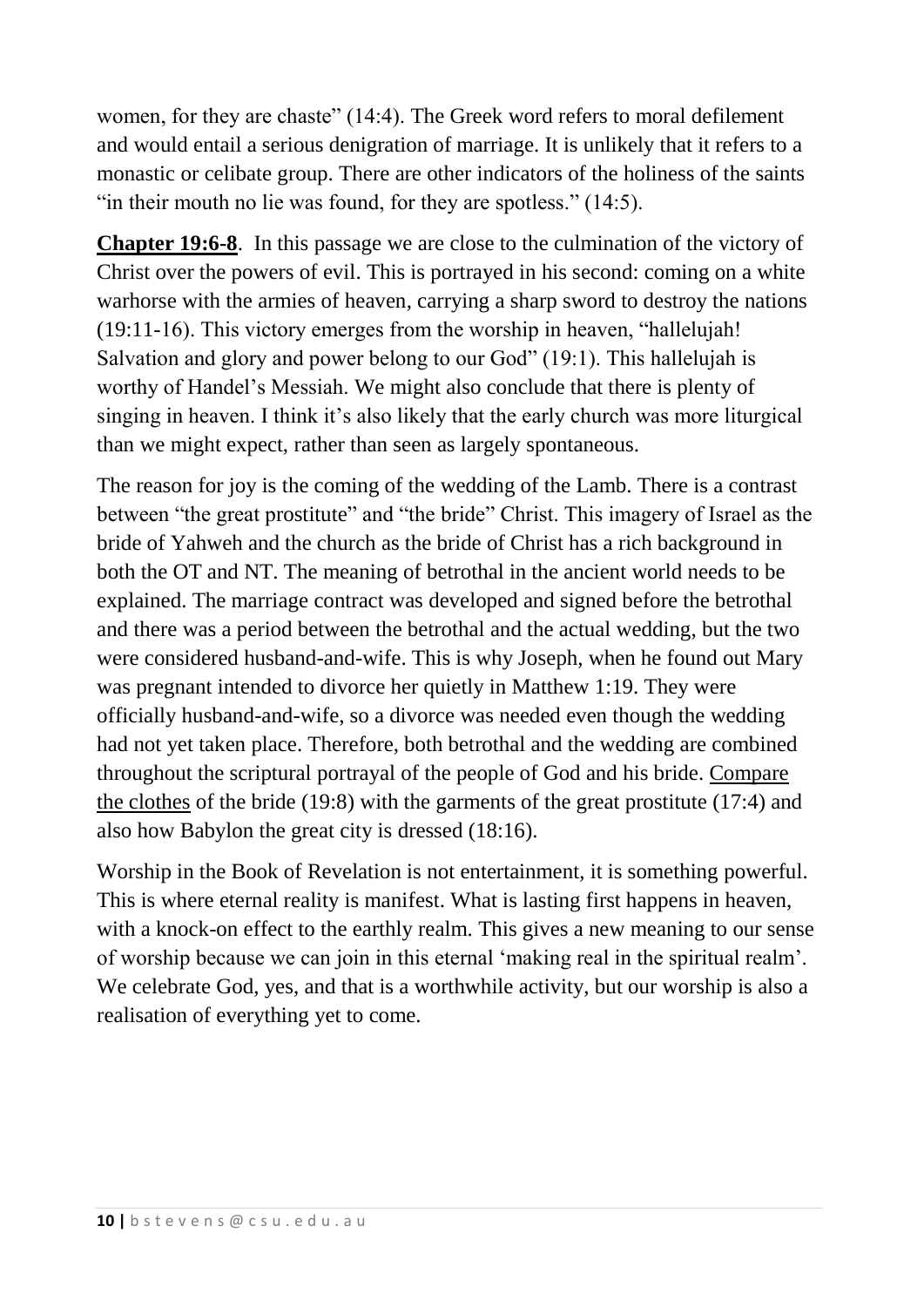# **Week 5 The Unholy 'Trinity' of false Prophet, Beast and Anti-Christ**

Revelation may seem like a hall of mirrors, but there are organizing patterns? This book, for example, has many dichotomies of true and false, sacred and profane, genuine and pretense.

*Discuss:* Do you think God knows the future?

The heavenly scenes rejoice in the presence and activity of the Holy Trinity: the Father as the 'ancient of days', Jesus as the sacrificial lamb and the Holy Spirit as the seven spirits. But there is a shadow in the unholy trinity (16:13-14) which we will now explore.

**The Dragon or Satan** is never portrayed as all-powerful. Michael the Archangel defeated Satan and his army of fallen angels, so there was no longer any place for them in heaven. John observed, "The great dragon was thrown down, that ancient serpent, who is called the Devil and Satan, the deceiver of the whole world - he was thrown down to the earth, and his angels were thrown down with him." (12:9) There is a sense of desperation in the struggle of Satan for "he knows that his time is short!" (12:12). Apparently, his goal is to create as much chaos in the time that he has left. The counter-point to Satan is God the Father. [note the developed trinitarian thought in this late first century text].

*Reflect*: Do you think evil is personal? Is there a Satan and demonic forces or is this just myth to you?

There is a scriptural theme that God gives power to Satan. It is assigned and limited and for a time but how does it sit with us today? Discuss the limits of evil.

**The Antichrist** is the beast who comes out of the sea (13:1, cf. Daniel 7:17 "these four great beasts are four kings who shall arise out of the earth", but 2 Esdras 13:3 "Something like the figure of a man up out of the heart of the sea. And I looked and behold, that man flew with the clouds of heaven". But in this case, it is a messianic figure, but notice the overlap of apocalyptic imagery). The beast's power, throne and authority was given by the Dragon or Satan (13:2). He seems to have been wounded but this was healed causing "the whole earth followed the beast with wonder" (13:3). This imitates the death and resurrection of Jesus, but is clearly an Anti-Christ. The people worship the beast saying, "Who is like the beast, and who can fight against it?" (13:4). The beast seems to be a military leader who was "allowed to make war on the saints and to conquer them. Authority was given to this being over every tribe and people and tongue and nation." (13:7)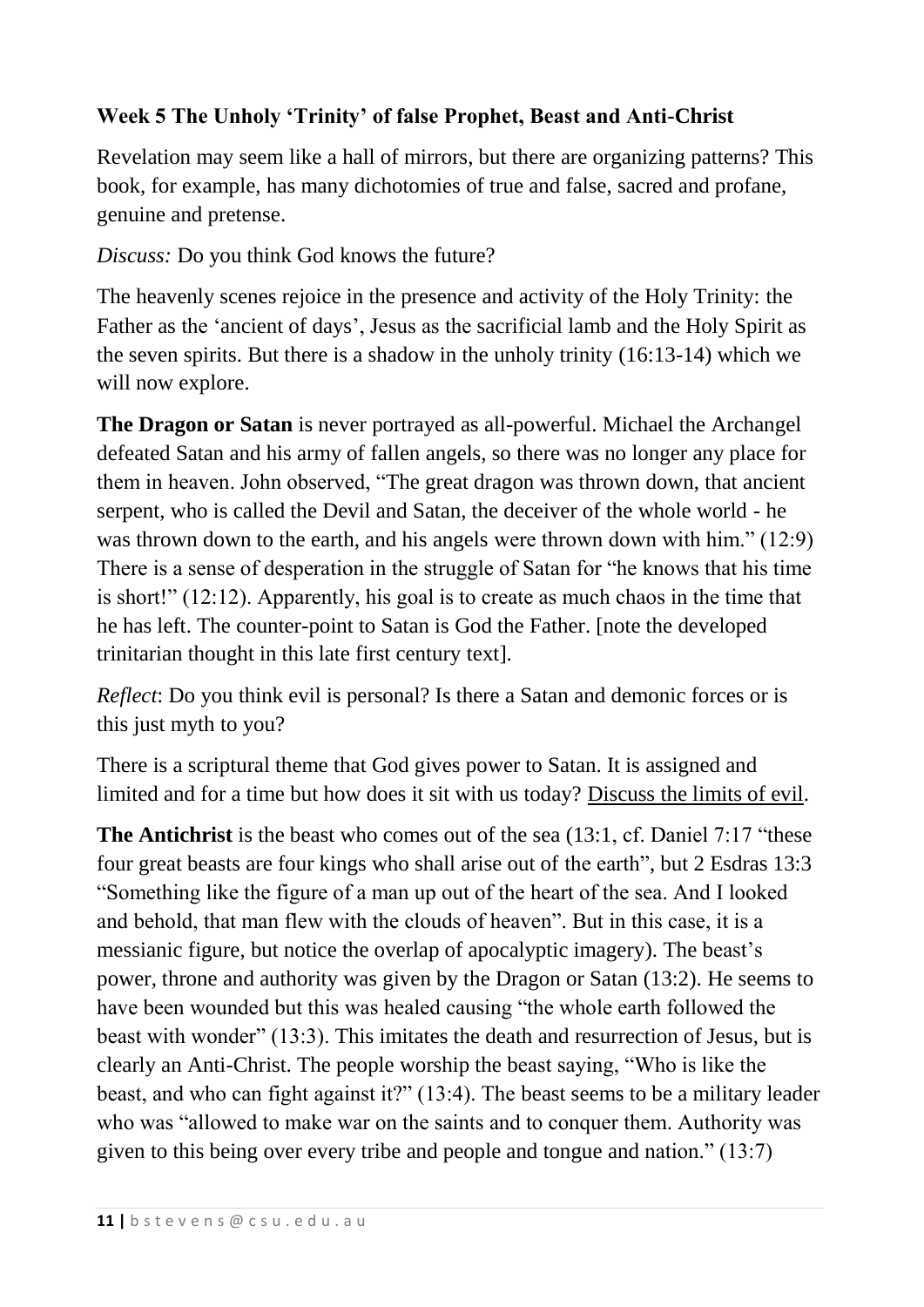The only NT use of the word Antichrist is in the Johannine Epistles 1 John 2:18 "you have heard that the Antichrist is coming". So, we know from this verse that any early church did have a widespread belief in an apocalyptic figure coming at the end of time. Also, false teachers were equated with forthcoming of the Antichrist (1 John 4:3), since heresy is a precursor of that final deception. Another possible mention of the Antichrist is as "the man of lawlessness" (2 Thess 2:1-12). This has some possible historic resident in the emperor Caligula had threatened to set up a statue of himself in the Jerusalem Temple because the Jews were not accepting his divine status. Caligula was assassinated in A.D. 41 about 10 years before the letter to the Thessalonians. It is interesting to compare these NT references to intertestamental Judaism which had some anti-Messiah figures, for example in the Sibylline Oracles 3, 63-74 describes the coming of Beliar to perform seductive miracles and lead astray even some among the faithful. The Apocalypse of Elijah 3: 5-13 "son of lawlessness" will cause the sun to fall and the moon to turn to blood. He will perform any counterfeit miracles and set itself up as a false Messiah. Thus, the anti-Christ theme developed late in the intertestamental period but do not have a full-fledged emphasis until the Christian era.

**The false prophet** is introduced in Revelation 13:11-15 (cf.19:20, 20:10 "false prophet"). Whereas the beast was a military leader, the false prophet has a more religious function, deceiving the world into worshipping the Antichrist. As the Holy Spirit glorifies Christ (John 16:14), so the false prophet glorifies the Antichrist (13:12) and receives his authority from this figure. The imperial cult was promoted by "the Commune of Asia", whose president was called the Asiarch, citizens were required to participate in the cult. Of all the emperors Domitian especially encouraged this, calling himself "*Dominus et Deus noster*" (our Lord and God). In Ephesus, for example, there were temples to Julius Caesar, Augustus, Domitian, and later Hadrian. There were imperial statues in these buildings, portico's, fountains, the city gates and in the streets. Many were sacred places where there were objects of veneration. Incense, wine, and bulls were sacrificed, for instance to seal a marriage. Imperial statues served as places of refuge for slaves fleeing from their masters and slaves were given their freedom in front of such statues. The major temple in Ephesus, which was dedicated to Domitian, had his statue 22-23 feet high.

The great signs mimic the work of Christ (Rev 13:13-14) and counterfeit miracles that deceive were part of the Jewish apocalyptic tradition and in the NT. The "image of the beast"  $(13:15)$  recalls Daniel  $(3:1-6)$  where King Nebuchadnezzar made an image of gold to which his subjects were to "fall down and worship the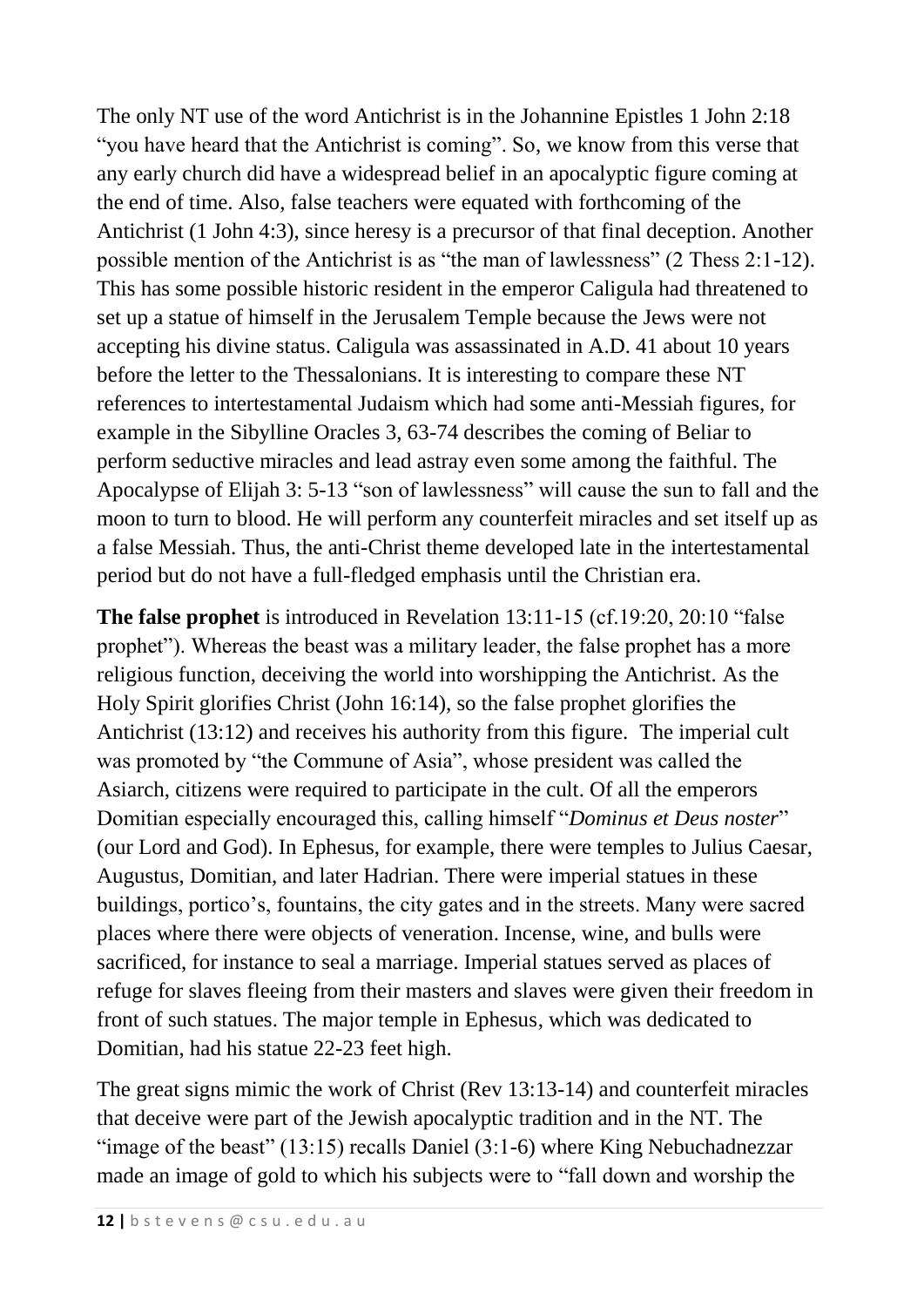golden image" and the three wise men were thrown into the furnace of fire. The image of the beast is said to "even speak" (13:15). While the priests at the time were not above using pulleys and trickery with ventriloquism to make their images appear alive, most intelligent people of the ancient world readily distinguished between the image and the pagan god. But among the uneducated there was popular belief that the gods actually inhabited the images and there were magical rituals for animating the idols and getting them to speak in order to secure oracles. A group of magicians called theurgists placed magical materials (usually stones, herbs or scents to appeal to the gods) into the cavity of the statue in order to induce it to talk. Simon Magus (Acts 8:9-24) was later said to have given life to statues. We can conclude that the Roman world was enamoured with the magicians and such miracles but according to Revelation the Antichrist will exceed such deeds. He himself will be raised from the dead and his "Minister of Propaganda" will cause the statue to come to life and speak. The writer of Revelation anticipates the execution of anyone who refused to worship the statue. While there is no evidence that the death penalty had been imposed during Domitian's reign, public pressure was growing and would provide a natural backdrop this prophecy.

The mark of the beast is placed on all "both small and great, both rich and poor, both free and slave, to be marked on the right hand or the forehead." (13:16). The mark is a seal indicating ownership. Some commentators have seen this as a parody of baptism, the seal of Christians, but this is doubtful. What is more likely is the reference in Deuteronomy 6:8 when God told the Jews to place the Shema on their hands and foreheads, the basis of the phylacteries (leather pouches containing Scripture passages) worn by Orthodox Jews to this day. In Roman practice, taxes or brands were placed on slaves to indicate ownership as well as soldiers who were members of certain cults who devoted themselves to a particular God. The rule that no one can buy or sell shows economic pressure to conform to the will of the beast has its precedent elsewhere in the Apocalypse based on both Jewish and Gentile persecution. There is no evidence that the Roman government used economic sanctions against Christians but it's possible local guilds, which controlled the life of the city, placed enormous pressure on Christians to conform to pagan mores.

There is mention of a number of the beast "for it is a human number, its number is 666." (13:18). The ancient practice called "gamatria" was based on the fact that letters of the alphabet were also used as numbers and counting. The first nine letters with the numbers 1 to 9, the next nine signified the tens to the 90s, and so on. Therefore, every Hebrew name or word had numerical equivalent, and ancient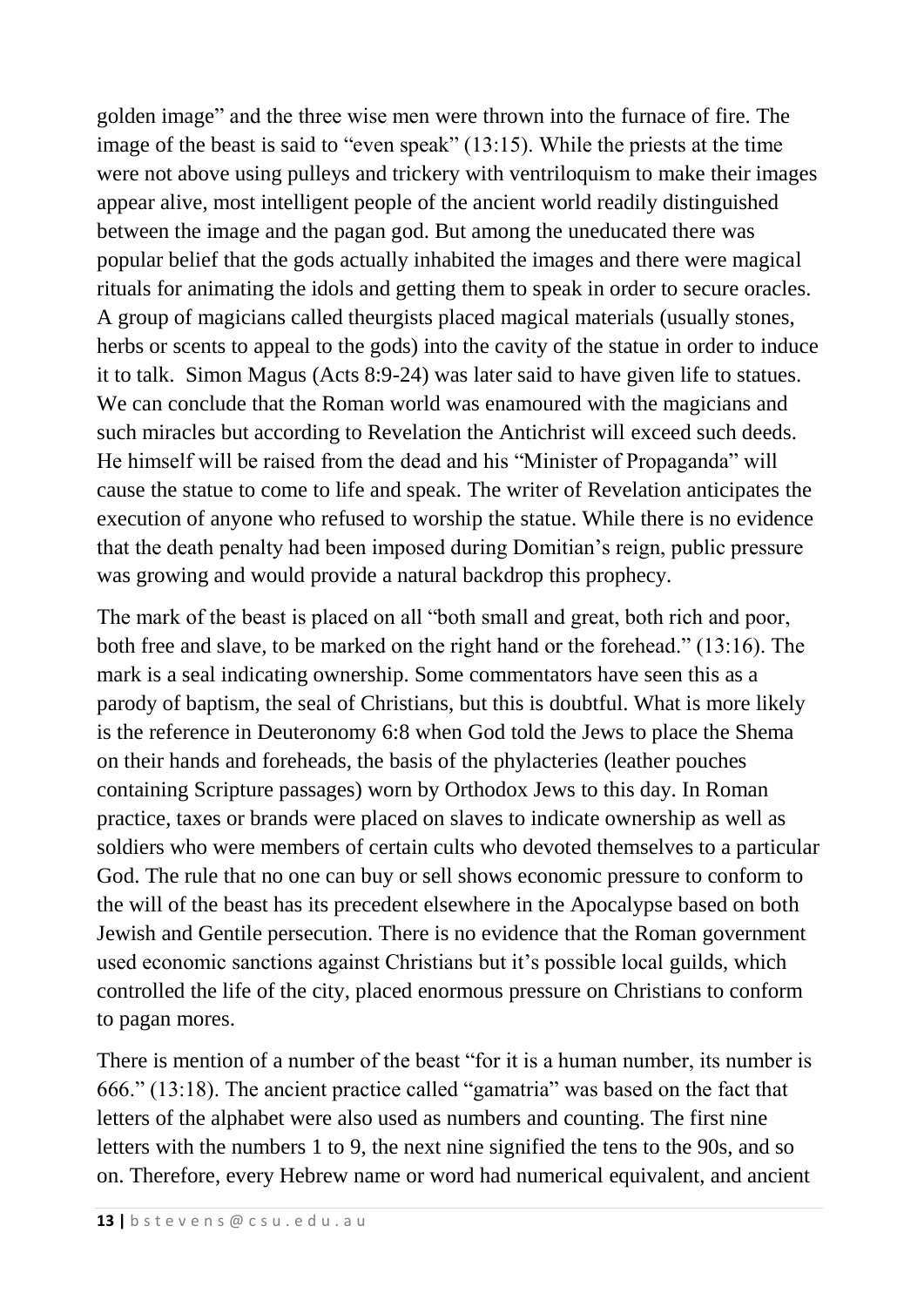rabbis would make interesting connections between words or phrases with the same numerical value. An interesting example from the graffiti of Pompeii is the inscription, "I love her whose name is 545." The number of the beast is drawn and the speculation over the centuries and John's own observation that this demands wisdom has been largely ignored. Scholars have suggested that the Hebrew for "Nero Caesar" with its letters adds up to 666 but this requires some adjusting in the spelling of the words. This becomes a possibility and indicates that John expected a Nero-like figure in the person of the Antichrist. It is also possible the writer used 666 as a threefold counterpart (similar to "holy holy holy", Rev 4:8). It is fair to say with Osborne that only the first century readers might have understood, but it's hard to say how much they knew.

*Question:* how do you respond to the notion of predictive prophecy which have engaged so many in the church over the centuries? Discuss in groups of 3-4.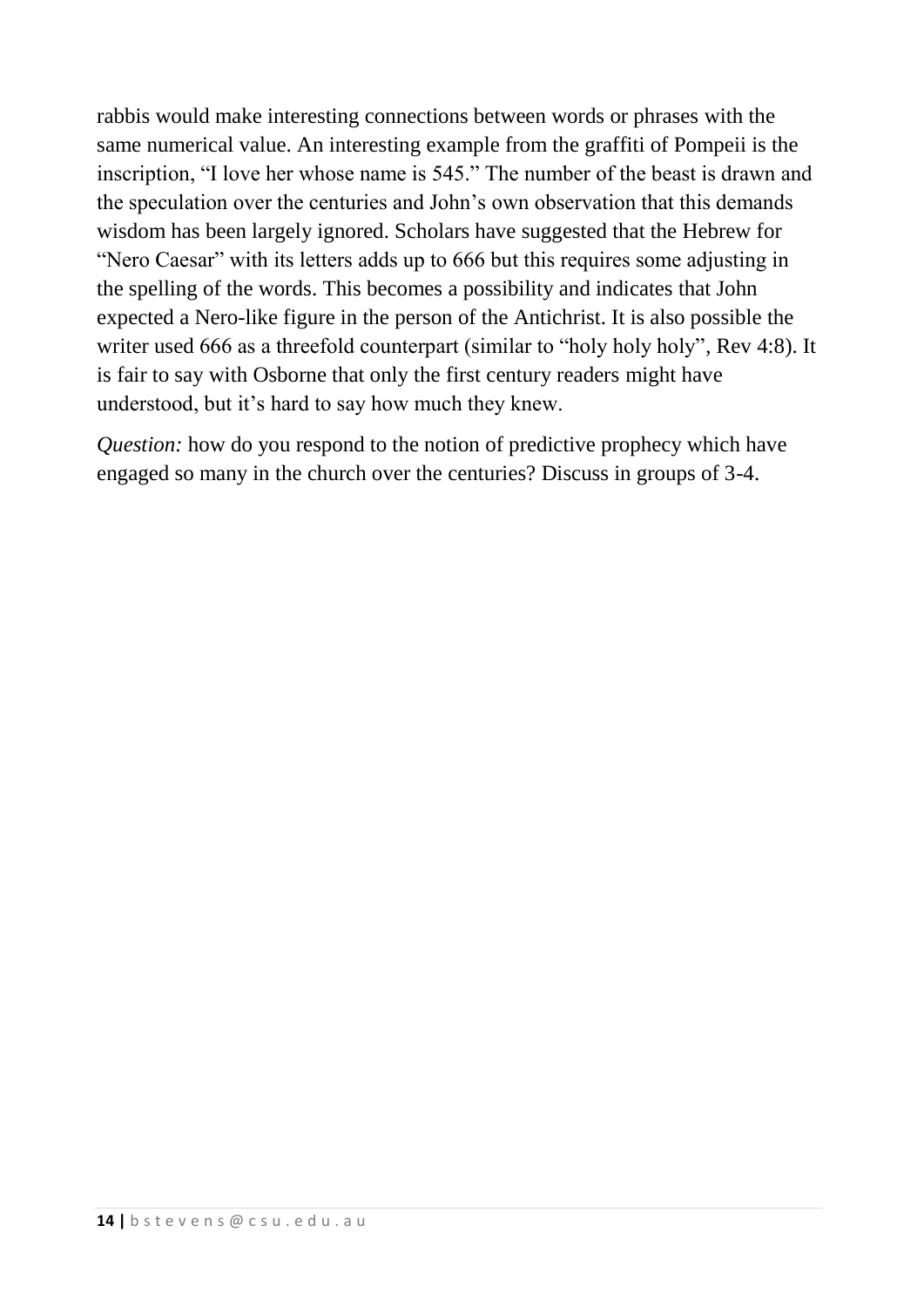# **Week 6 'Here comes the Judge'**

One of the more alarming things about the book of Revelation is the succession of God's judgements on humankind. In chapter 6 we see the famous horses of the Apocalypse beginning the white horse in which the rider went out to conquer (6:2), followed by a red horse whose rider took peace from the earth (6:4), then a black horse with a rider holding scales (6:5-6) and finally the pale horse whose rider's name was Death and Hades (6:8). In chapter 8 Christ opened the seventh seal (cf. Bergman's 1957 film) Which was followed by silence in heaven for about half an hour (8:1). What judgements can you find in chapters 8 to 9? Note that the bearers of judgement are angels acting in un-angelic way. Compare to the seven bowls of wrath in chapter 16. How do you respond emotionally to what you see written here?

In chapter 20 the 'bad guys' are punished (20:1-10). This includes Satan or the Dragon being thrown into the lake of fire "with the beast and the false prophet were, and they will be tormented day and night forever and ever" (20:10).

Any belief in a final judgement is not exactly trendy in our day. I think this is curious because we have no trouble supporting courts of law, and say taking away a person's licence to drive for drink-driving. We readily see the risk to ourselves and our children and loved ones from intoxicated drivers. We would probably agree that this is an important means of control in a society in which people depend upon each other. And, curiously, many people's graciousness runs out when it comes to retribution for child sex offenders. Do we see a role for God to act to restore cosmic order and distribute justice? Now let us look closely at the final scene of judgement.

## **The Great White Throne Judgement** (Rev 20:11-15)

The judgement begins with the righteous recalling 1 Peter 4:17, "It is time for judgement to begin with the family of God". We will soon see the new heavens and the new earth, but this begins with the passing of the old heavens and the old earth.

*Read:* (Rev 20:11-15) discuss your emotional reaction to this vivid image.

The Great White Throne is a final accountability at the end of history. The image of the throne and heavenly court is familiar in the book of Revelation (4:2), but then it was the majesty of God on his throne that now it is the judge on his throne. This is identified as Christ (5:6). In various places in the NT Christ is the final judge (John 5:22, 30, Matthew 7:22-23, 25:31-46). This is the only throne in the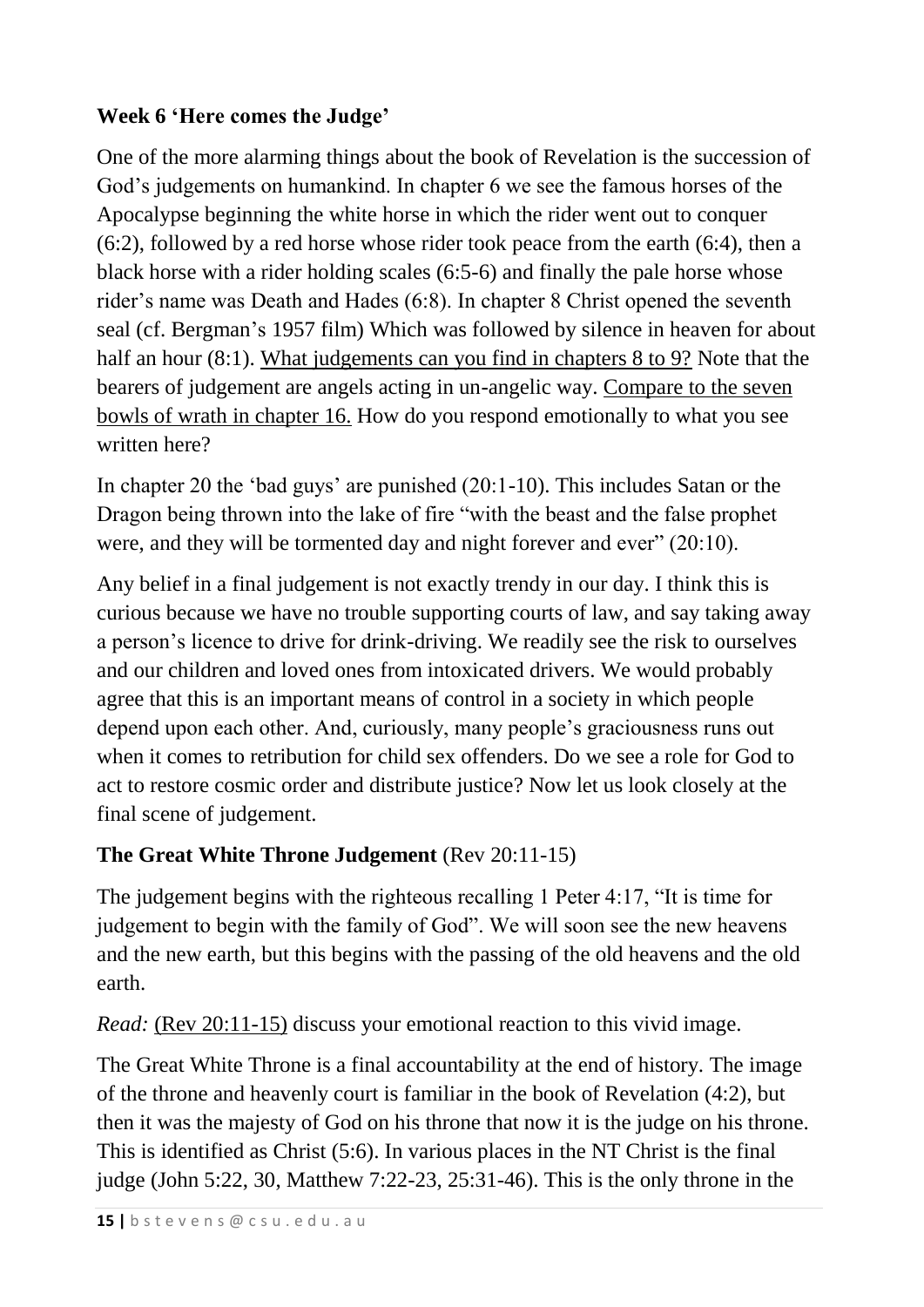book which is described in further adjectives including great and white. The word 'Megan' is used to describe something large or loud such as "loud voice" or "great tribulation" so it refers to both the immensity and the majesty of the throne itself. It is white to sum up the theme of purity and holiness associated with that throughout the book, Christ has white hair (1:14), sits on the white cloud (and returns on a white horse, 19:11).

Before the new age can begin the old must cease (Isaiah 51:6, Romans 8:18-22). Even creation must flee from his presence. The idea is similar to Revelation 16:20 but the idea is total destruction. The statement "no place was found for them" is nearly identical with 12:8 relating to Satan and the fallen angels. Indeed, it prefigures 21:1 "because the first heaven and the first earth passed away".

The judgement of the righteous (20:12), compare Daniel 12:1-2. I find it quite poignant that all stand before the throne, both "great and small". We are all equal in death and judgement. The books were open, a vivid image of our final accountability. This has a tradition in the old Testament (Isaiah 4:3, Malachi 3:16 and in later Jewish literature 1 Enoch 90. 20, 2 Esdras 6:20). This is a major theme of teaching through the Scripture in Jewish writings. It recalls a basic judicial principle *lex talionis* (the law of retribution) of the old Testament, the Roman world and is present in the Book of Revelation: what we do to others, God will do to us. For believers the theme is simple: We are saved by grace but will be judged by works (Matthew 16:27, Romans 14:12, 1 Peter 1:17). The logic is inescapable that we will have to face what we've done, the good and the bad. Frightening? The good news is that the book of life is open, as Daniel 12:1-2 the righteous will be delivered to everlasting life. As in the ancient world, it is built on the role of citizens in city or nation, thus those written in it are citizens of heaven and God's favoured people.

The sea, Death and Hades give up their dead (20:13). They to face a final judgement after their resurrection. This has led to considerable speculation in the church. Are the unrighteous judged for both the good and bad deeds, as implied for the saints, and are thus rewarded as implied by Dante's trilogy or Milton's *Paradise Lost*. However, the imagery in this passage is somewhat absolute. The evil trinity and fallen angels, personified as Death and Hades are thrown in the lake of fire, followed by all whose name was not found in the book of life (20:14- 15). This text of the book of life has been the subject of constant debate over the centuries with the question of predestination and free will. Did God foreordain those whose names were not written in the book of life or is it a conscious choice to reject God's call? I will not pretend to have an answer to this question but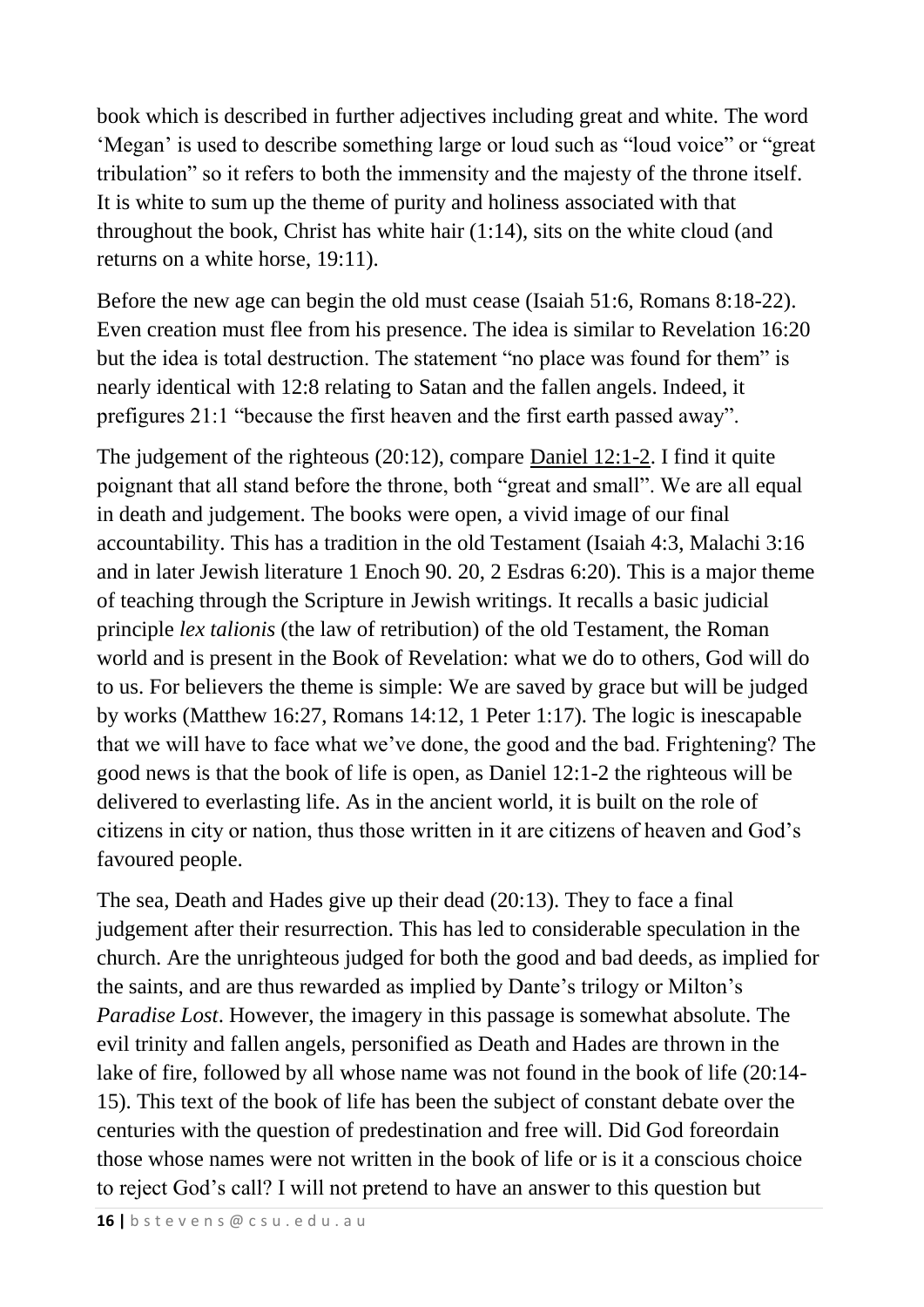simply to note that is no longer fashionable think in such terms. To do justice to the biblical picture the sovereignty of God as absolute and final.

There is also a possibility, in this bleak scene, that death has finally ended. Paul taught 1 Corinthians 15:26 "The last enemy to be destroyed is death" and ultimately this must mean physical death. The lake of fire is also known as the "second death" (20:14). There is, I think, reassuring note that in the new heavens and the new earth "there will be no more death" (21:4).

Whereas the literal vision is quite terrifying, other possibilities have been suggested:

- (a) Death and Hades are symbols for demonic forces and so the demonic realm is rendered powerless.
- (b)This could symbolise physical death which is now swallowed up and superseded at the end of time. What ceases is earthly existence including our mortality.

One thing is certain, this vivid picture shows the final end of evil and the triumph of God.

The question which we cannot answer with any certainty is how metaphorical this passage is (or other passages in the Book of Revelation). When we look at the fallen world there is no question about human choice leading to injustice, war, and at times unrestrained evil. All we have to do is open the newspaper or listen to the nightly news. I think the fundamental issue is whether we are accountable. This passage argues for universal accountability, which in my sense of fairness is the only possible just outcome. We can also see that there is a limited accountability in this life: some who neglect their health will have physical consequences. Not all, but some. Are we on the brink of eternity? This is the greatest stage on which we live our lives, then surely accountability is 'writ large'. Of course, this is a matter of faith or belief, but it must be a good thing if it helps us live more genuine and compassionate lives. Of this I am certain.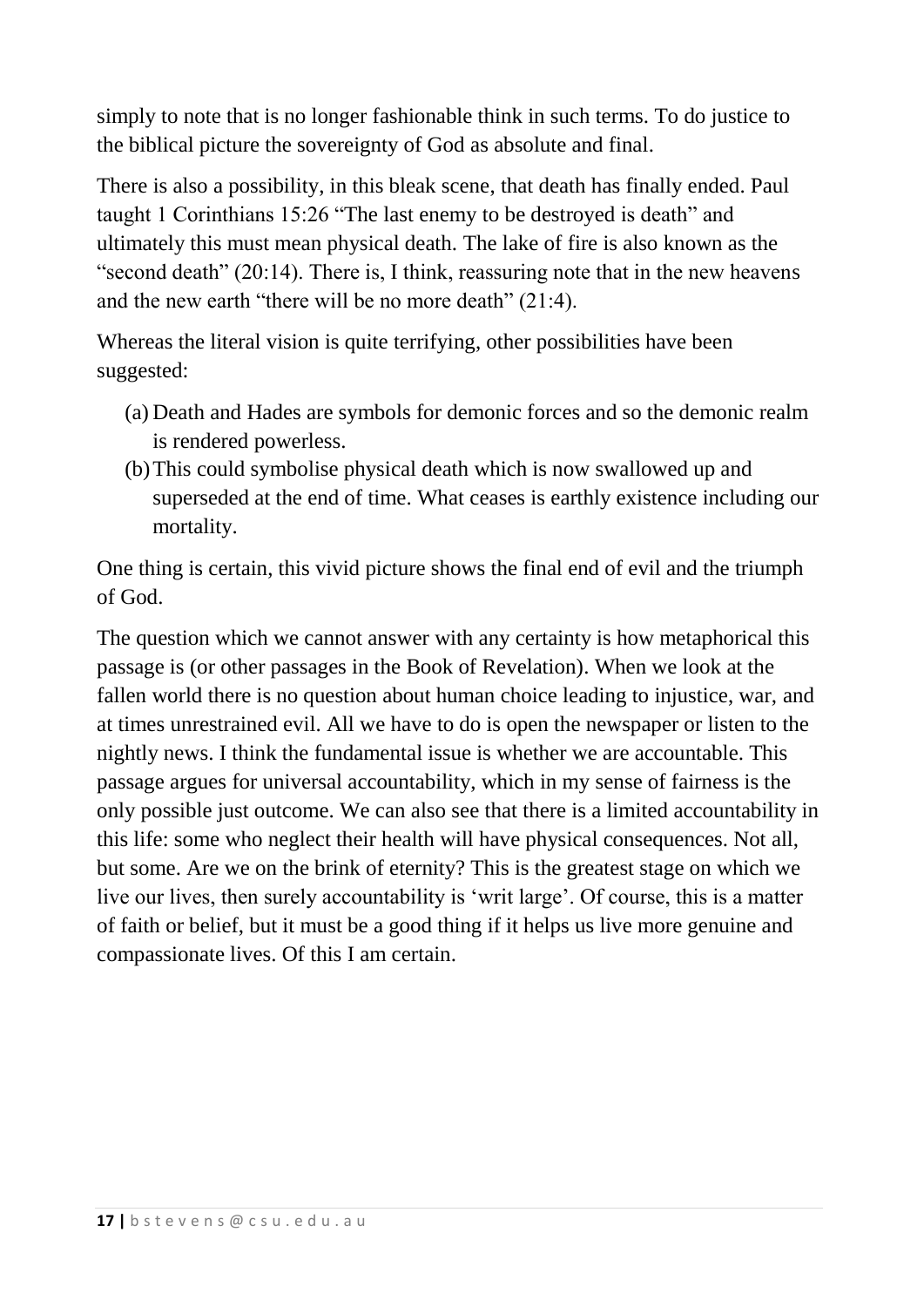### **Week 7 New Heavens and New Earth**

Hope has been some time coming but now it has arrived:

John the apocalyptic seer said, "Then I saw a new heaven and a new earth, for the first heaven and the first earth had passed away and the sea was no more." (Rev 21:1).

Notice the progression of the sea which in earlier chapters had become like glass, but was now banished and the sea has no place in the new creation. There is no chaos; all creation submits to God's order.

The hope for a new heaven and a new earth was well-established in the OT (Isaiah 65:17; 66:22). In the NT this would come through a fiery destruction of the old heaven and earth (2 Peter 3:13). There is an inherent logic: the bondage to decay was due to sin (Romans 8:21), and so like an old car, one that no longer works properly, it has to be replaced by the new model.

The new Jerusalem comes down from heaven (21:2) and is prepared as a bride for God's people. The old Jerusalem had profaned itself by crucifying Jesus (11:7) and opposing the two witnesses (11:2). In 11:8 Jerusalem is linked with Babylon and Rome and called the "great city". It became apostate due to unbelief, but now the Holy City is redeemed to be once more the New Jerusalem. The heavenly Jerusalem is mentioned in the NT (Hebrews 12:22). The descent of the new Jerusalem from heaven is a prophetic fulfilment with a rich history.

Indeed, there is no heaven and no earth, everything is united by the presence of God. I remember the comfort of these words brought to me when I read them at my father's funeral:

"Behold, the dwelling of God is with humanity. He will dwell with them, and they shall be his people, and God himself will be with them; he will wipe away every tear from their eyes, and death shall be no more, neither shall there be mourning nor crying nor pain anymore, for the former things are passed away." (21: 3-4).

*Discuss:* What is the nature of your hope in the face of death? This question is always personal. And in the pandemic very relevant.

All visions in the Book of Revelation point to this wonderful promise of a new spiritual reality.

The seven angels who had previously brought plagues now being a vision of the new Jerusalem (21: 9-21). This passage is rich in symbolism. I will look at just the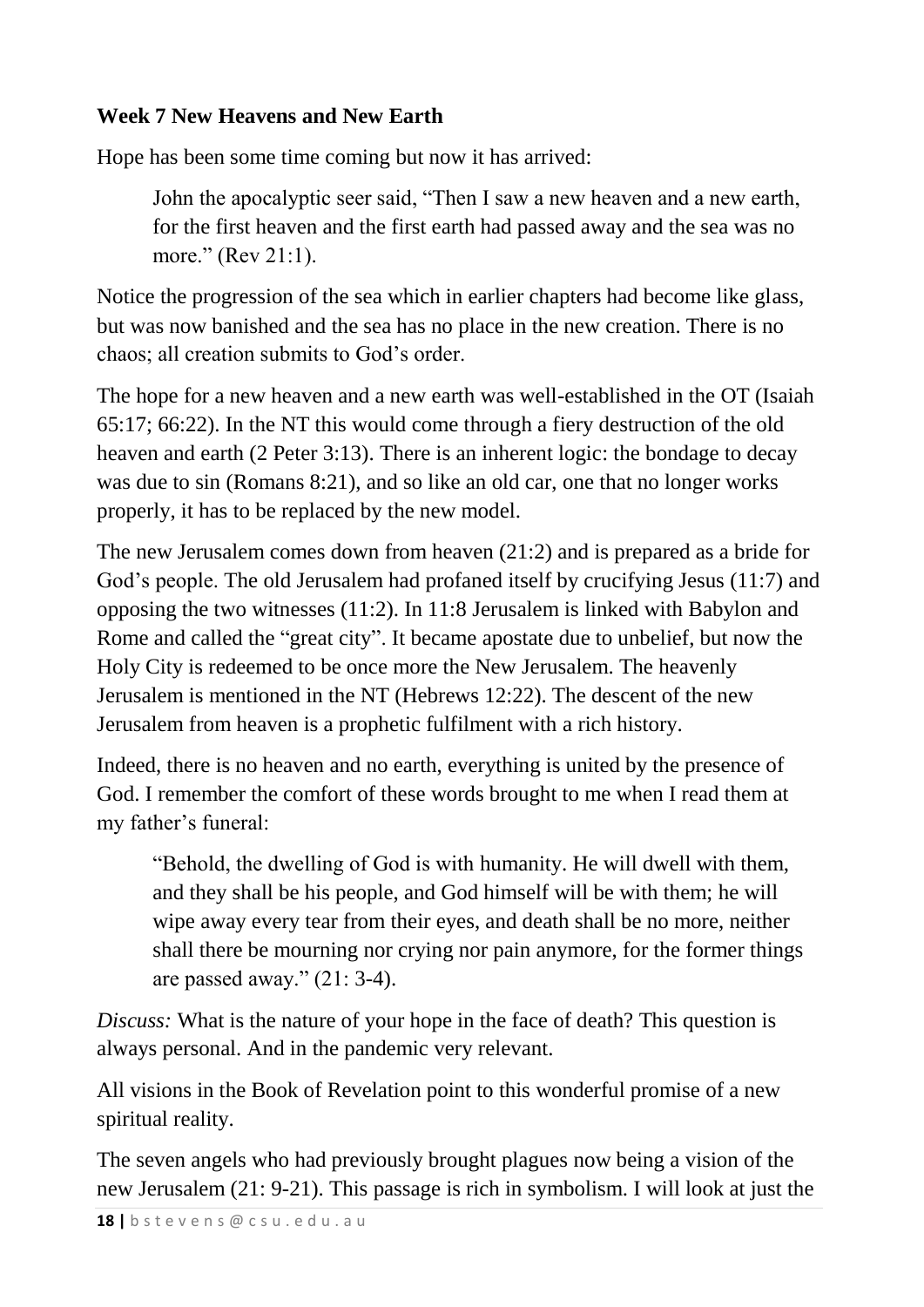precious stones. There were precious stones on the breastplate of the high priest in Exodus 28, 39. Compare the list of stones. Are any the same? (I think beryl, topaz, sapphire, emerald, jacinth, amethyst, chrysolite, and jasper). One commentator also listed the stones of the zodiac and there is some similarity.

This glorious vision conveying profound hope for a new spiritual order is culminated by a note of absence, "I saw no temple in the city, for its temples Lord God the Almighty and the Lamb. And the city has no need of sun or moon to shine upon it, the glory of God is its light and its lamp is the Lamb (21: 22-23). In the OT and Jewish writings the new temple is the focus (see: Ezek. 40-48). There is a link to the Shekinah presence of the Lord in the OT (1 Kings 8:10-11). But now there is no need for closed gates or barriers of any kind(cf. Isaiah 60:11). The gates are open, the nations can freely enter (21:26).

While the judgements of the Book of Revelation are terrible and far-reaching, radical hope transforms everything. God is with his people. It is a book of many fulfilments: the new Jerusalem, river, the tree of life with 12 kinds of fruit [one for each month] and leaves for the healing of the nations (22: 1-2). This of course calls the garden of Eden [literally garden of delight]. Here Adam and Eve were to enjoy the abundance and to work in tilling the land. Work can be seen as communion with God and an act of worship. In Genesis the river flowed out of Eden but here it flows from the throne.

The backdrop for this chapter 21 is Ezk 47, look at this and discuss. The first couple were banished from Eden and could no longer able to eat of the tree of life, possessing eternal life. The promise in Rev. 2:7 is that the over-comers will have the right to eat from the tree of life, which is in the paradise of God. Here that promise is fulfilled. Finally, the believer will be able to see the face of God. This too was denied to Moses (Exodus 33:20). In this time of eschatological fulfilment the believer will not only live forever but will see the face of God. The believer is restored to a privileged place alongside God, "and night shall be no more; they need no light of lamb or sun, for the Lord God will be there light, and they shall reign for ever and ever." (22:5)

John again is overwhelmed and falls at the feet of the angel who tells him, "Worship God."

*Discuss:* What are the responsibilities of the believer in chapter 22: 7-19?

Note that there are seven sayings of Christ: 12, 13, 14 -15, 16a, 16b, 17, 18 -19 which emphasise right living. Three times in this chapter Christ says, "I am